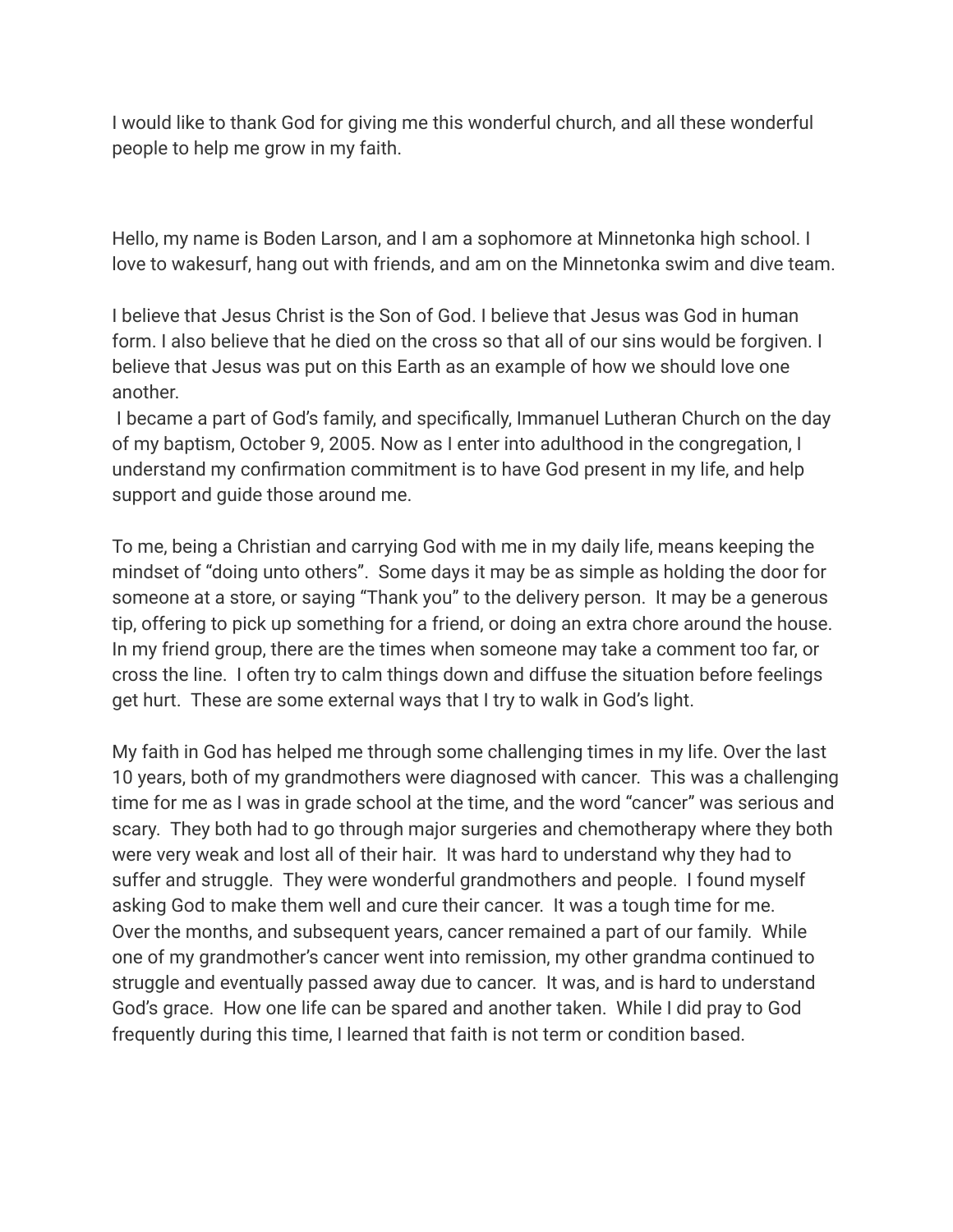I am coming to the conclusion, that the way God works can be difficult to understand, especially during hard times. It is easy to have faith when everything is going your way, but when times change and become challenging, this is when talking about God and faith with my family became an important time in my development of what those elements meant to me.

"Come to me, all who are weary and heavy laden, and I will give you rest." Matthew 11:28

I intend to fulfill my confirmation promises by worshiping on zoom, taking holy communion, and having discussions with my family about my developing faith. I will spread Christ's light by volunteering at Feed my Starving Children. One way for me to express my gratefulness, is by annually participating in the Toy's for Tot's program. This helps me to remember to think about others needs, and to appreciate my life and family. I will always try to be mindful and respectful of opinions that differ from mine, and open to listening to a different perspective. I will try to speak out in voice and action if I see a situation that is unjust. I will read about current events, and discuss them with my friends and family.

## **[Deuteronomy 31:6](https://www.biblestudytools.com/deuteronomy/31-6.html)**

## **6 Be strong and courageous. Do not be afraid or terrified because of them, for the LORD your God goes with you; he will never leave you nor forsake you."**

I chose this verse because it reminds me that God is ever present. I know there will be many times in my life that I will be scared, lonely, insecure and afraid. I know that I will not be able to get through all of the adversity that growing up throws at me, without the belief that God is my constant silent partner. I can reach out to him whenever I need to, regardless of the situation, and I can do this without judgement or questioning.

(Share my expression of faith with my group].

Dear God, thank you for surrounding me with my church family and my immediate and extended family, who over the years, have helped to develop and guide me during my faith journey. Thank you for being present to me, especially when times were hard and